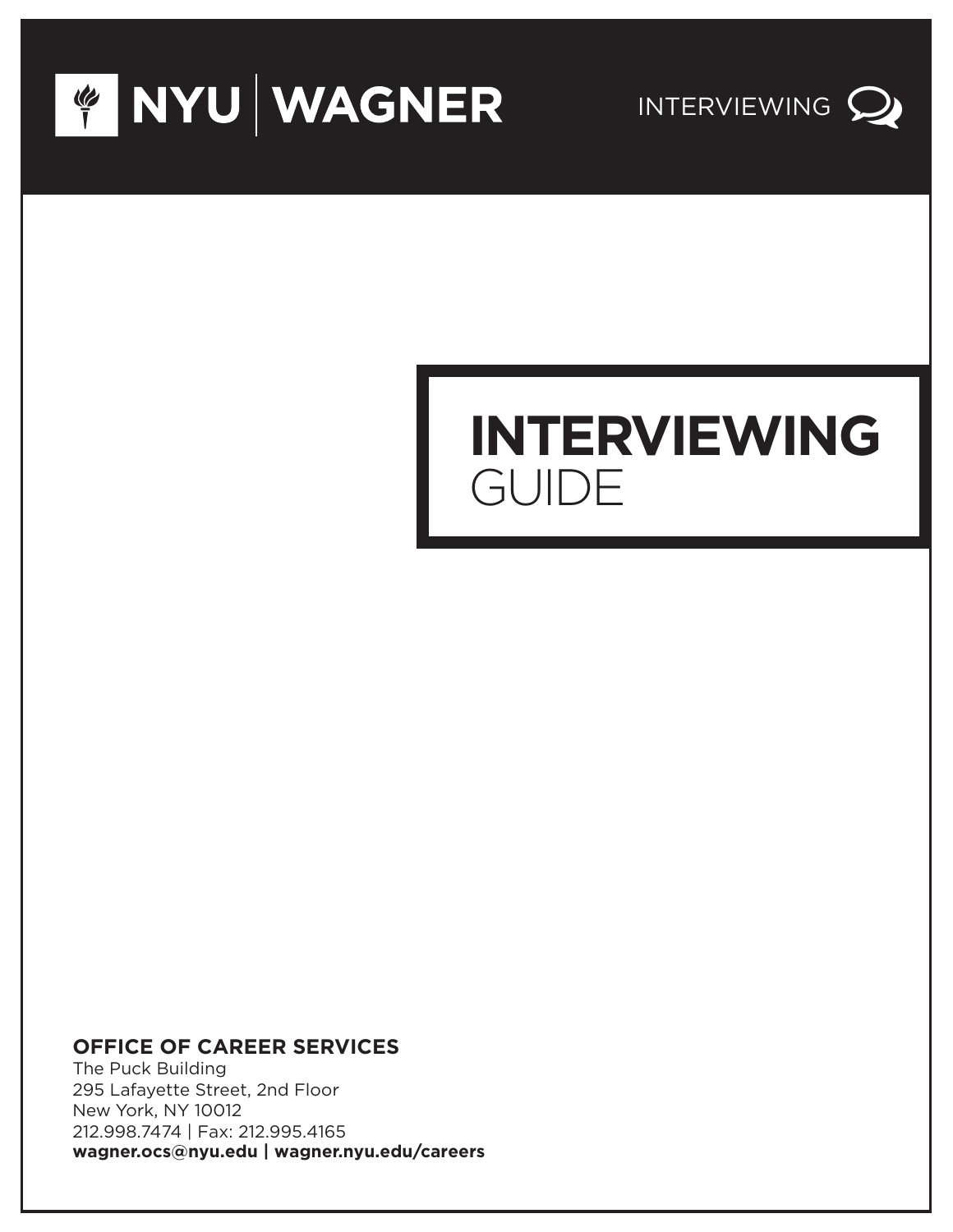### TABLE OF CONTENTS

| l. | <b>INTRODUCTION</b>                                                                                                                                                                                                     |                            |
|----|-------------------------------------------------------------------------------------------------------------------------------------------------------------------------------------------------------------------------|----------------------------|
| П. | <b>IDENTIFYING THE EMPLOYER'S HIRING NEEDS</b>                                                                                                                                                                          | $\mathcal{P}$              |
|    | III. CONDUCTING A SELF-ASSESSMENT                                                                                                                                                                                       | 3                          |
|    | IV. ANSWERING AND PREPARING FOR<br><b>INTERVIEW QUESTIONS</b>                                                                                                                                                           |                            |
|    | <b>Common Interview Questions</b><br><b>Behavioral Based Questions</b><br>Other Frequently Asked Questions<br>Questions to ask Employers<br>Crafting Your One-Minute Pitch<br>Additional Tips for Your One-Minute Pitch | 4<br>5<br>6<br>6<br>7<br>8 |
|    | <b>V. ADDITIONAL RESOURCES</b><br><b>Additional Interviewing Resources</b><br>Checklist: Identifying Employer's Hiring Needs                                                                                            | 9<br>10                    |
|    |                                                                                                                                                                                                                         |                            |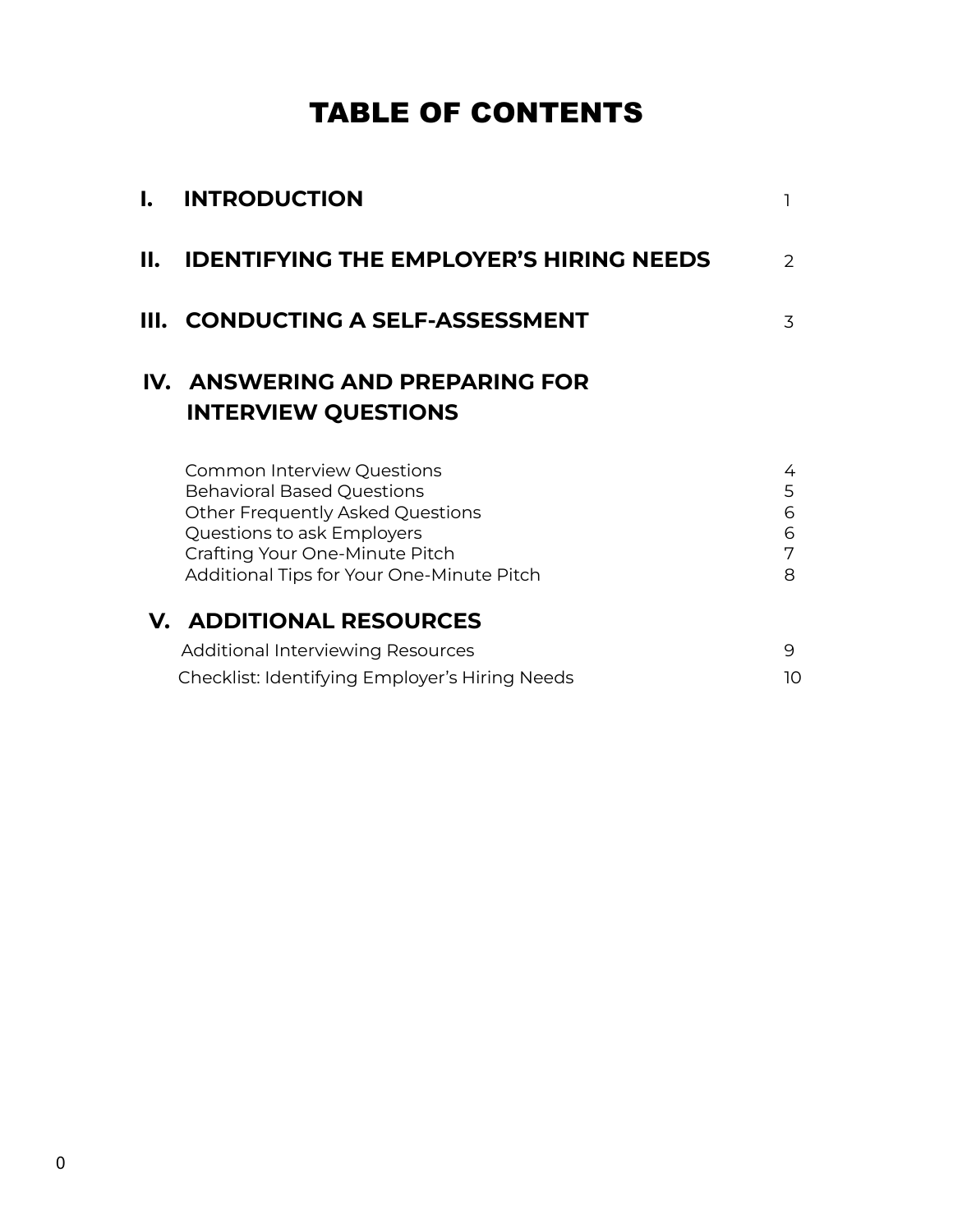# **INTRODUCTION**

#### WHAT IS AN INTERVIEW?

For the purposes of this guide, an interview is the process by which an employer and an applicant engage in a discussion (or series of discussions) in order to determine if the applicant is appropriate for a position of employment.

Interviews can take many forms, including traditional behavioral interviews, group interviews, case interviews, technical or task-based interviews, and more. This guide focuses primarily on preparing for behavioral interviews, although many of these strategies are applicable to other interview types as well.

For further guidance in preparing for different types of interviews, see the Additional Resources section at the end of this guide.

#### WHAT AN INTERVIEW IS NOT

An interview is not meant to be a one sided question and answer session, with the employer asking (and the applicant answering) questions about the applicant's qualifications. Instead, an interview is an opportunity for both parties to get to know each other better within a professional context. It should be an interactive process and a means for the applicant to convey what they can contribute to the organization while learning about the position.

#### THE POWER OF AN INTERVIEW

Great networking skills, a polished resume, and a compelling cover letter will help you land an interview with almost any employer. However, the way that you manage the interview process ultimately determines whether or not you are offered a position. Many qualified applicants are passed over for promising job opportunities because they fail to convey their relevant experience, commitment, and interpersonal skills in the interview. Similarly, applicants who interview well are often selected for positions over more experienced candidates with poor (or even moderate) interviewing skills. With so much at stake, it is important to develop and refine your interviewing skills so that you can clearly articulate your value to a very specific, prospective employer. The following guide will aid you in this process.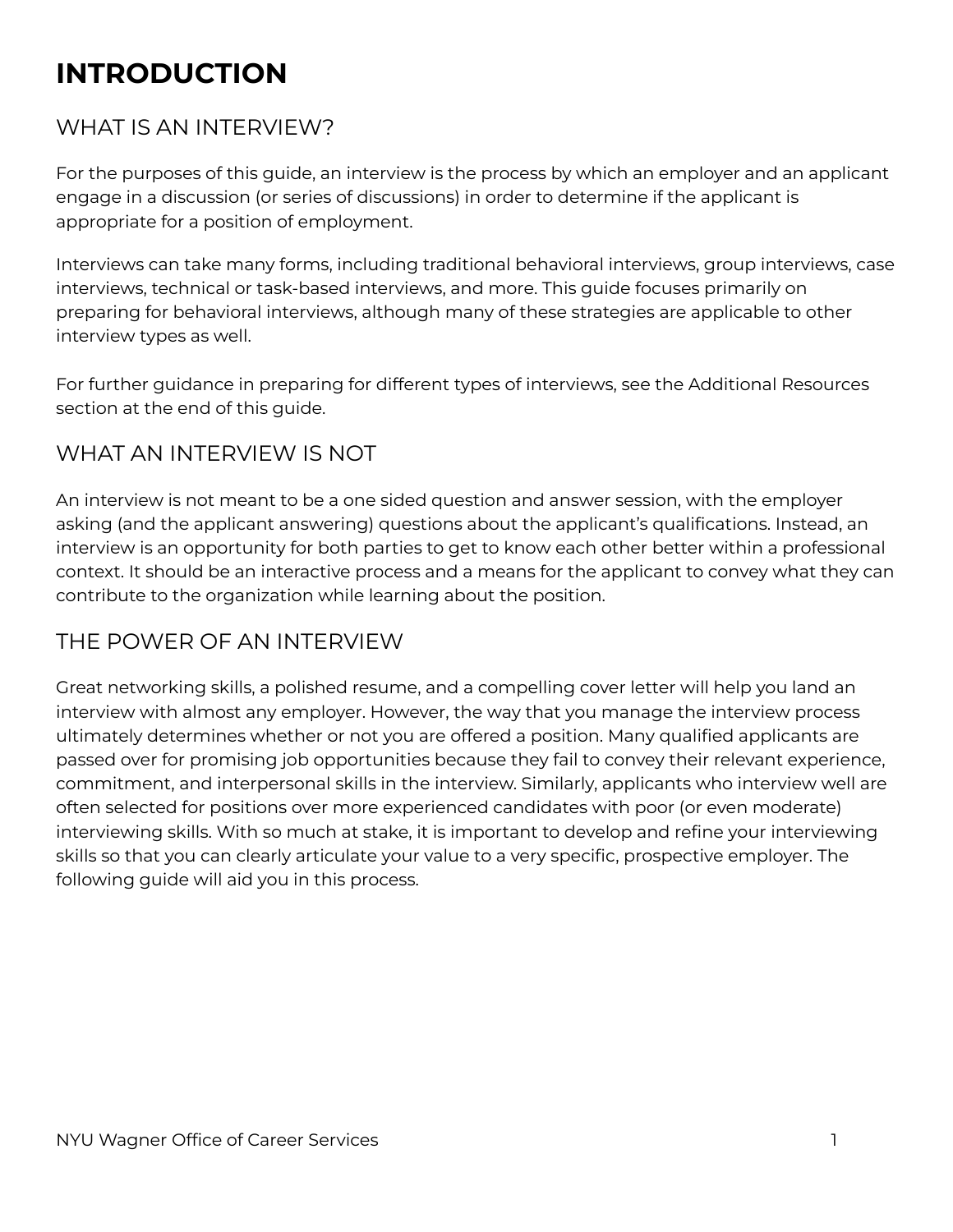## **IDENTIFYING THE EMPLOYER'S HIRING NEEDS**

Every employer has a unique set of hiring needs that determines what they look for in an employee. Begin preparing for each interview by developing a thorough understanding of this very specific prospective employer's needs. This will help you to effectively market your relevant skills and experiences in the interview.

Identify the employer's hiring needs by researching these elements:

**THE EMPLOYER'S FIELD OF PRACTICE**— the issue areas, target populations, and/or sectors in which the organization operates (e.g. healthcare, housing, local government, or economic development).

Information about the employer's field of practice can be found on the organization's website and in published research, media coverage, and marketing materials. Through your research, identify:

- The way the organization describes its mission, vision, and work.
- How the organization differentiates itself from others in the field.
- The organization's peers and industry partners.
- How the department to which you are applying fits into the organization.
- How the organization is impacted by recent legislation.
- The organization's funders and accreditation or regulatory bodies.

**THE EMPLOYER'S POSITION REQUIREMENTS**— the responsibilities, tasks, and core

competencies associated with the position to which you are applying (e.g. program development, policy analysis, or grant writing).

Information about the employer's position requirements can be found in the job description and in job descriptions for similar positions in peer organizations. Through your research, identify:

- The specific responsibilities and tasks listed in the job description.
- The skills and experiences needed to perform key job functions.
- Technical/computer and language proficiency requirements.
- Educational, licensure, and training requirements.
- Personal characteristics required to thrive in the work environment (e.g. time management, communication, and leadership skills).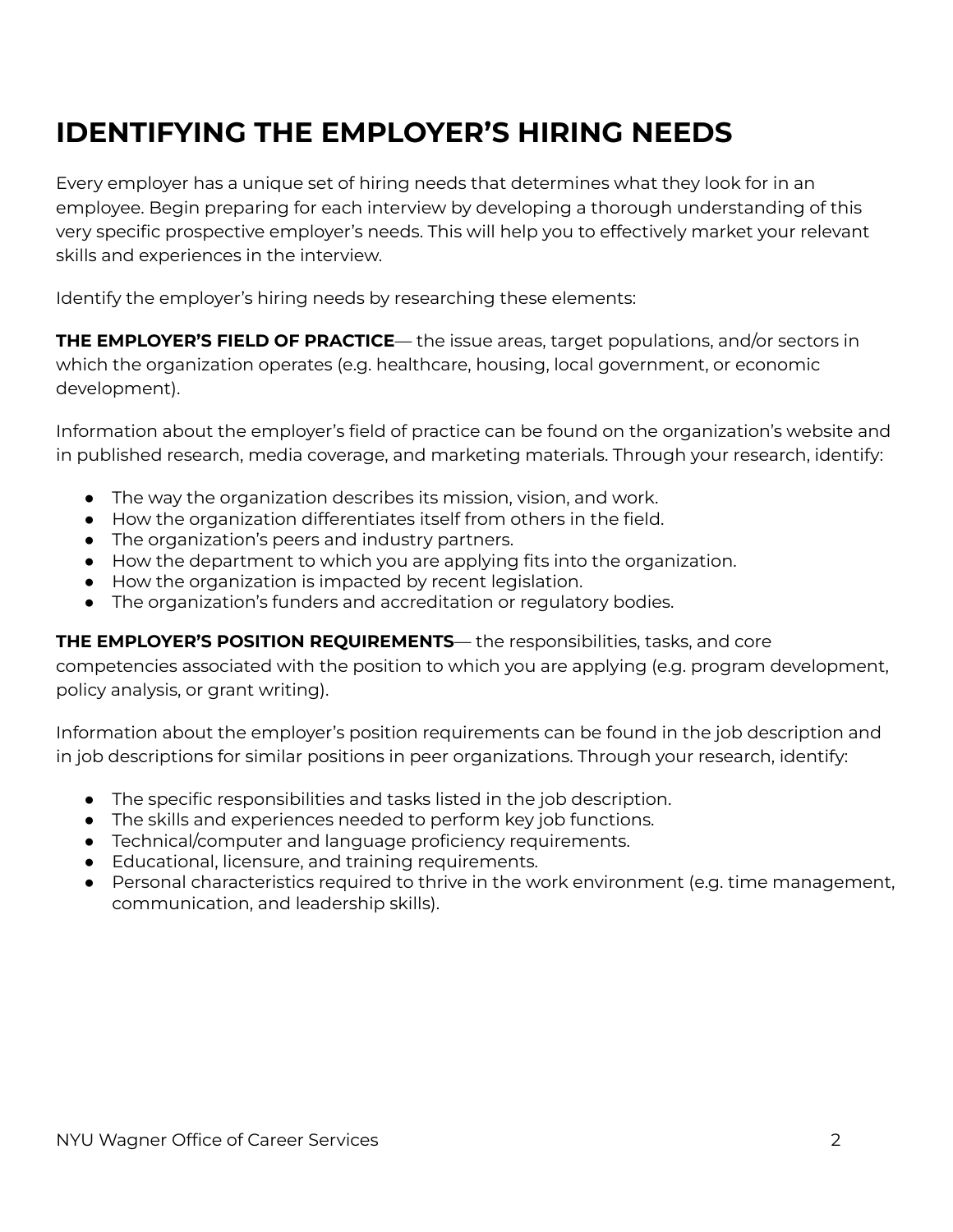# **CONDUCTING A SELF-ASSESSMENT**

Once you have identified the employer's hiring needs, you can pinpoint the aspects of your education, experience, skills, and qualifications that are directly related to the employer's field of practice and position requirements. Begin this process by considering:

- Previous and current jobs, internships, and volunteer experiences
- Capstone projects
- Academic degrees, coursework, and research
- Membership in groups, including student groups, and professional associations
- Technical and language skills
- Licensure and certifications
- Marketable personal characteristics (e.g. ambition, cooperativeness, creativity)

Then determine what information is most relevant by reflecting on the three criteria that all employers use to make hiring decisions:

**1. CAN YOU DO THE JOB?**— Employers want to know if you possess the requisite experience, education, and skills to successfully perform the job functions. The most relevant aspects of your academic, education, and professional background will provide clear evidence of your ability to meet or exceed the position's requirements. For example, if the position requires budget management skills, your most relevant jobs, internships, coursework, and other experiences will have involved comparable budget management responsibilities.

**2. WILL YOU DO THE JOB?**— Employers want to know if you are committed to the issues and populations that drive the organization's work. Here, the most relevant aspects of your academic and professional background should demonstrate your level of commitment to the employer's field of practice. For example, if the organization's mission is to raise awareness about domestic violence, your most relevant experience, education, and research should involve domestic violence and related fields such as women's rights and advocacy. Similarly, your most marketable personality traits should show a passion for these issues and an understanding of their importance.

**3. IS THERE ORGANIZATIONAL FIT?**— Employers want to know if your personality and work style match the culture of their organization. Here, the most relevant aspects of your academic and professional background will reflect your ability to thrive in the organization's work environment. For example, if the organization's staff typically works in teams, your most relevant experiences will have required you to work in (or even lead) similarly structured groups to complete comparable tasks. In addition, you can convey your ability to fit into an organization by using industry specific language or jargon to frame your relevant experience. This will let the employer know that you speak their language and can effectively communicate within the organization.

#### **MANAGING LIMITATIONS**

As you conduct a self-assessment, note any areas where there may be gaps between your education, experience, skills, and qualifications and the employer's hiring needs. In the interview, you will need to demonstrate how quickly you can develop expertise in these areas. Do so by highlighting your relevant transferable experience while citing previous instances when you quickly learned new skills.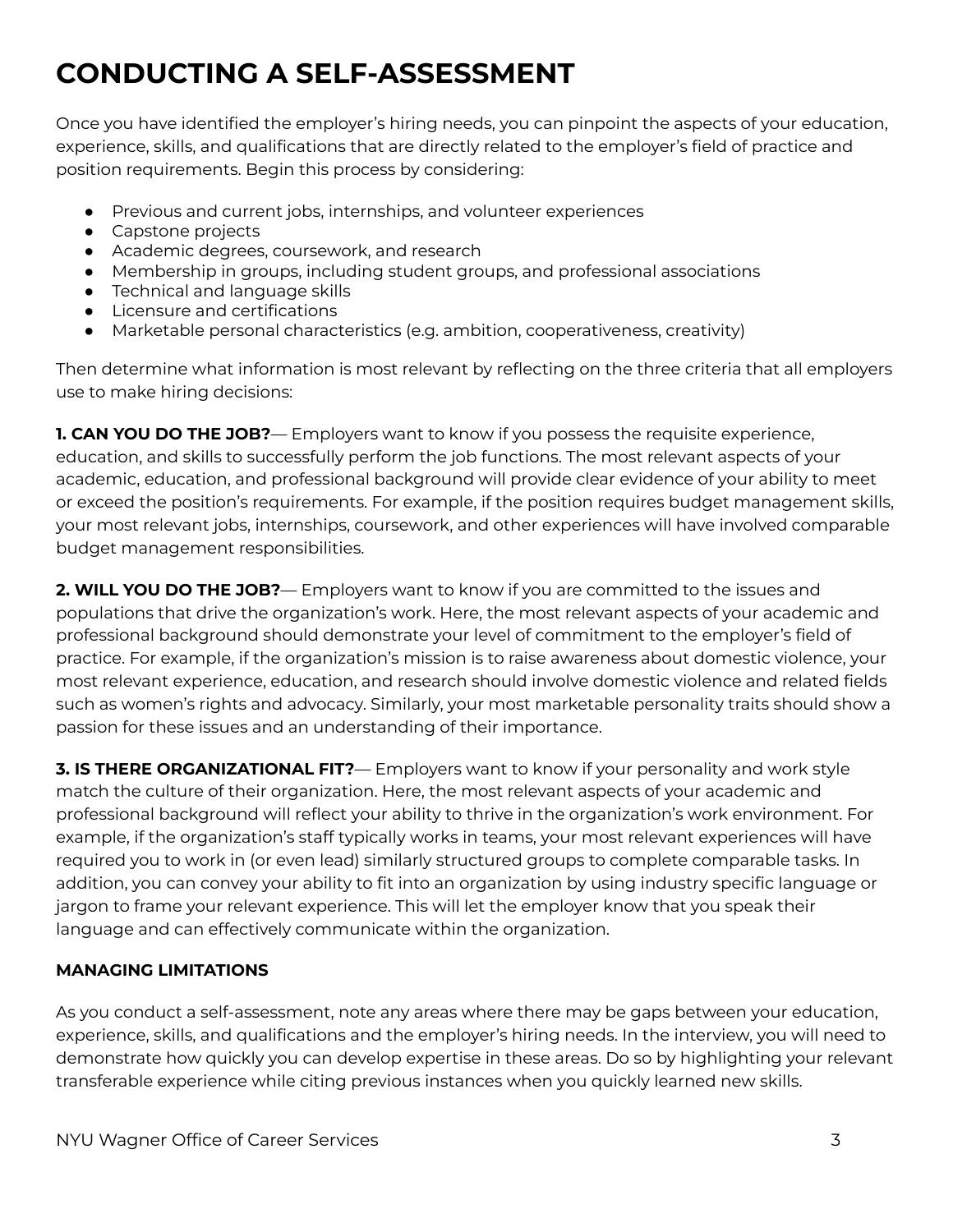# **ANSWERING AND PREPARING FOR INTERVIEW QUESTIONS**

Now that you've identified the most relevant aspects of your professional and academic background, practice highlighting these positive attributes in your responses to common interview questions.

#### COMMON INTERVIEW QUESTIONS

The following is a list of questions that come up in most interviews:

**1. TELL ME ABOUT YOURSELF**— Usually asked at the start of the interview, this question is your opportunity to introduce yourself and set the tone of the discussion.

Prepare to answer this question by crafting a one-minute pitch, a brief summary of your relevant professional background and your interest in the position. See page 7 for more information about crafting a one-minute pitch.

**2. WHY DID YOU APPLY FOR THIS POSITION?**— This question is usually asked as a follow-up to your introduction. It is a great opportunity to convey your commitment and passion for the work of the organization.

Prepare to answer this question by reflecting on the organization's field of practice. Craft a response that highlights specific aspects of the organization's mission, work, and target populations that appeal to you. Let the employer know that you are knowledgeable about the organization and how the position fits into your career trajectory.

**3. TELL ME ABOUT YOUR PAST/CURRENT EXPERIENCE**— This question will be asked in different forms throughout the course of the interview and in reference to specific positions on your resume. Your answers must clearly demonstrate your ability to meet the employer's hiring needs.

Prepare to answer these questions by reflecting on your self-assessment. Formulate responses that highlight the most relevant aspects of your experience, including your education, jobs, internships, research, Capstone, and volunteer positions. Use the PAR technique (described below) to provide details about instances when you performed tasks that are directly related to the employer's position requirements and field of practice.

#### **PAR** stands for:

**Problem:** Think of a problem that you solved in a previous job, internship, or professionally oriented academic project. The problem should relate to the types of problems or assignments that you would have to work on in the position for which you are applying. Describe what needed to be done, under what circumstances, and with what potential consequences.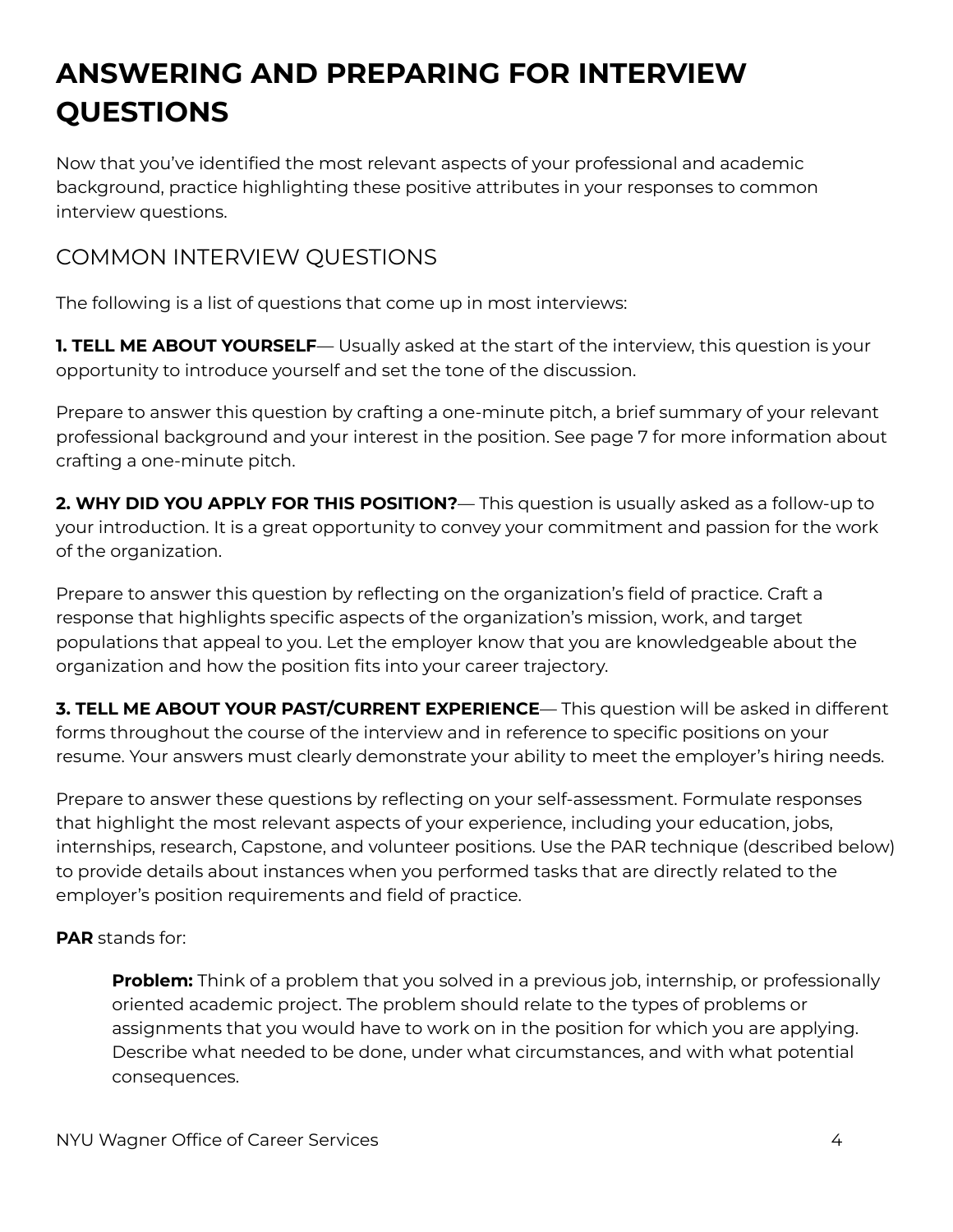**Action**: Describe your role in the effort to solve the problem. What actions did you take? What did you accomplish? If it was a group effort, focus on the part you played.

**Results:** Describe the results. If possible, quantify the impact of your accomplishments even if it is an estimate. Highlight what you learned and demonstrate the value you would bring to the employer.

**4. WHAT ARE YOUR STRENGTHS?**— Similar to question three, employers may have different ways of asking about your professional strengths. These questions allow you to emphasize your most marketable skills.

Prepare to discuss your strengths by identifying your technical skills (e.g. research and analysis) and personal characteristics (e.g. leadership skills and ability to work well teams) that are most relevant to the employer's hiring needs. In your response, summarize these strengths and indicate how they would help you succeed in the new position.

**5. WHAT ARE YOUR WEAKNESSES?**— This question is the interviewer's attempt to find out how self-aware you are and what you've learned from previous professional challenges. More importantly, it is your opportunity to demonstrate how you would apply those lessons if you were selected for the position.

Be prepared to give an honest answer to this question, but do not discuss a weakness in any area that is critical to the position. You can discuss a past weakness, how you have worked to strengthen the weakness, and provide examples. Always end with a positive note about the relevant skills you developed in the process of overcoming this weakness.

#### **LIMIT RESPONSES TO TWO MINUTES IN LENGTH**

If you find yourself speaking for more than two uninterrupted minutes, it is very likely that you've begun to lose your interviewer's focus. Demonstrate your communication skills by giving clear and concise responses. Your responses should sound polished, but not over-rehearsed.

### BEHAVIORAL-BASED QUESTIONS

Behavioral-based interviewing is a popular recruitment technique. It is based on the premise that one can predict how a candidate will perform on a new job by understanding a candidate's past professional behaviors. To this end, behavioral based interview questions will require you to discuss recent professional assignments and challenges that you are also likely to encounter in your new position. Common behavioral based interview questions include:

- Tell me about a time when you had to conform to a policy with which you did not agree.
- Tell me about an important written document you were required to complete.
- Tell me about a time when you had too many things to do and you were required to prioritize.
- Tell me about a time when you failed to accomplish something.
- Describe an instance when you used fact-finding skills to solve a problem.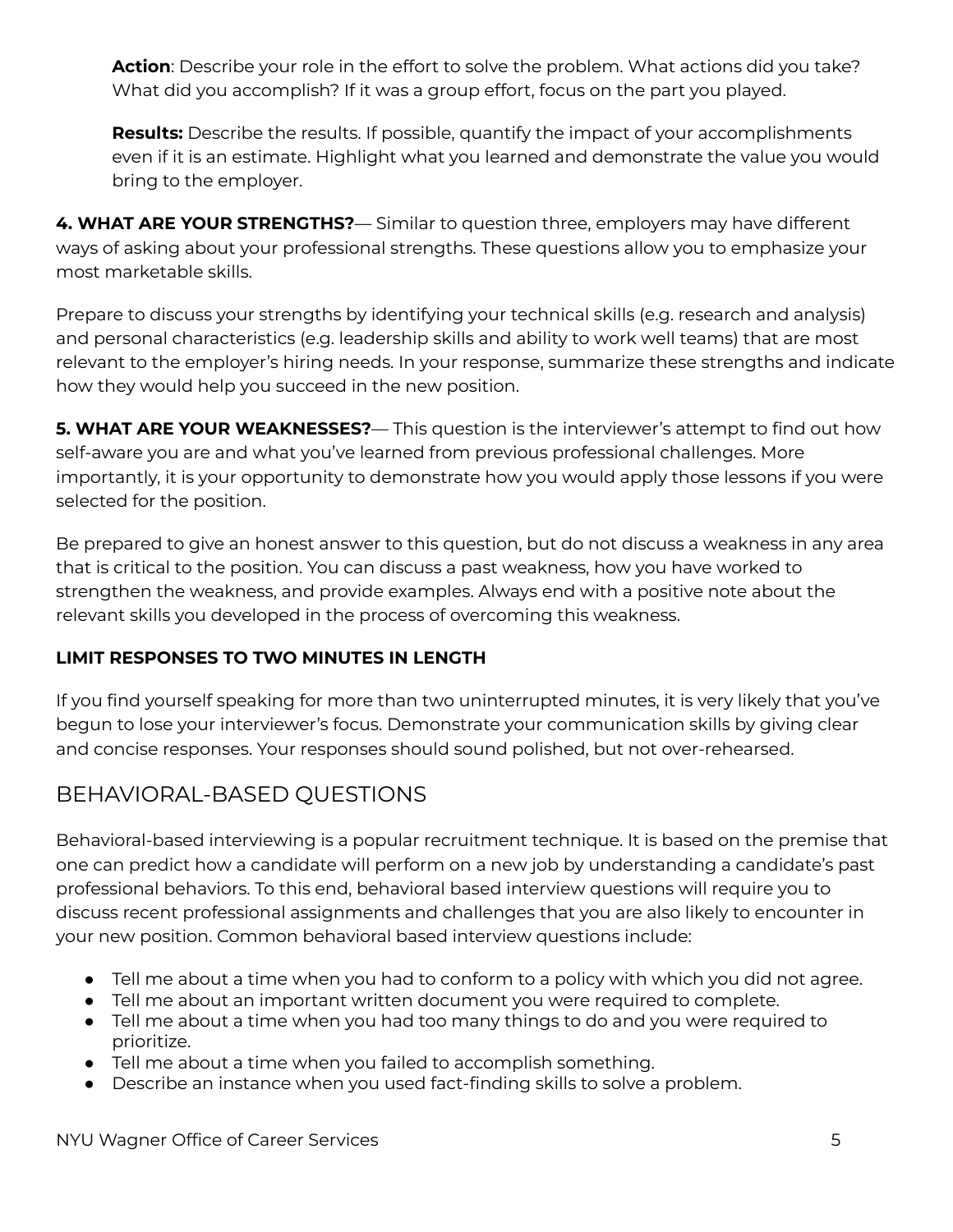- Have you ever been forced to make an unpopular decision? What was that like?
- Tell us about a politically complex professional situation in which you worked.
- Tell us about a situation in which you had to adjust to changes over which you had no control.
- It is very important to build good relationships at work but sometimes it doesn't always work. If you can, tell me about a time when you were not able to build a successful relationship with a difficult person.

Assume that all employers will ask at least a few behavioral-based questions throughout the course of the interview. Again, the PAR Technique (see p. 4) provides the best framework for delivering a clear and concise response to these types of questions. Remember:

- Reflecting on the employer's hiring needs will help you to predict the types of behavioral based questions an employer may ask.
- Employers only want to hear about situations, challenges, and projects that are relevant to the position for which you are applying.
- Focus on experiences that occurred in past jobs and internships.
- If you need to discuss academic experiences, focus on those that are most relevant to the position and likely to occur in a professional setting.
- Limit your examples to situations that occurred in the past 2-3 years.

### OTHER FREQUENTLY ASKED QUESTIONS

The following is a list of other questions that are likely to come up in an interview. They also require advance preparation.

- What are your career goals? Where do you expect to be in five years?
- What are you looking for in a job?
- Why do you want to change careers?
- How do you use data to drive your work?
- Tell me about your supervision or administrative experience.
- What is your management style?
- Tell me about your experience working on diverse teams.
- How do you manage stressful situations?
- What would your supervisors and colleagues say about you?
- What are your salary requirements? (See the *[Negotiation](https://wagner.nyu.edu/files/careers/NegotiatingOffers.pdf) Guide*)
- What is your current salary? (See the *[Negotiation](https://wagner.nyu.edu/files/careers/NegotiatingOffers.pdf) Guide*)
- Do you have any questions for me?

### QUESTIONS TO ASK EMPLOYERS

The interview should be a conversation with give and take between you and the interviewer. Most interviewers expect you to have questions for them and you should have at least 3 questions prepared. Be aware that some of the things you want to find out may be covered during the interview – don't ask a question that's already been answered. Sample questions include:

- What are the priority issues you want this person to address in their first 6 months?
- What are the most important qualities in an ideal candidate for this role?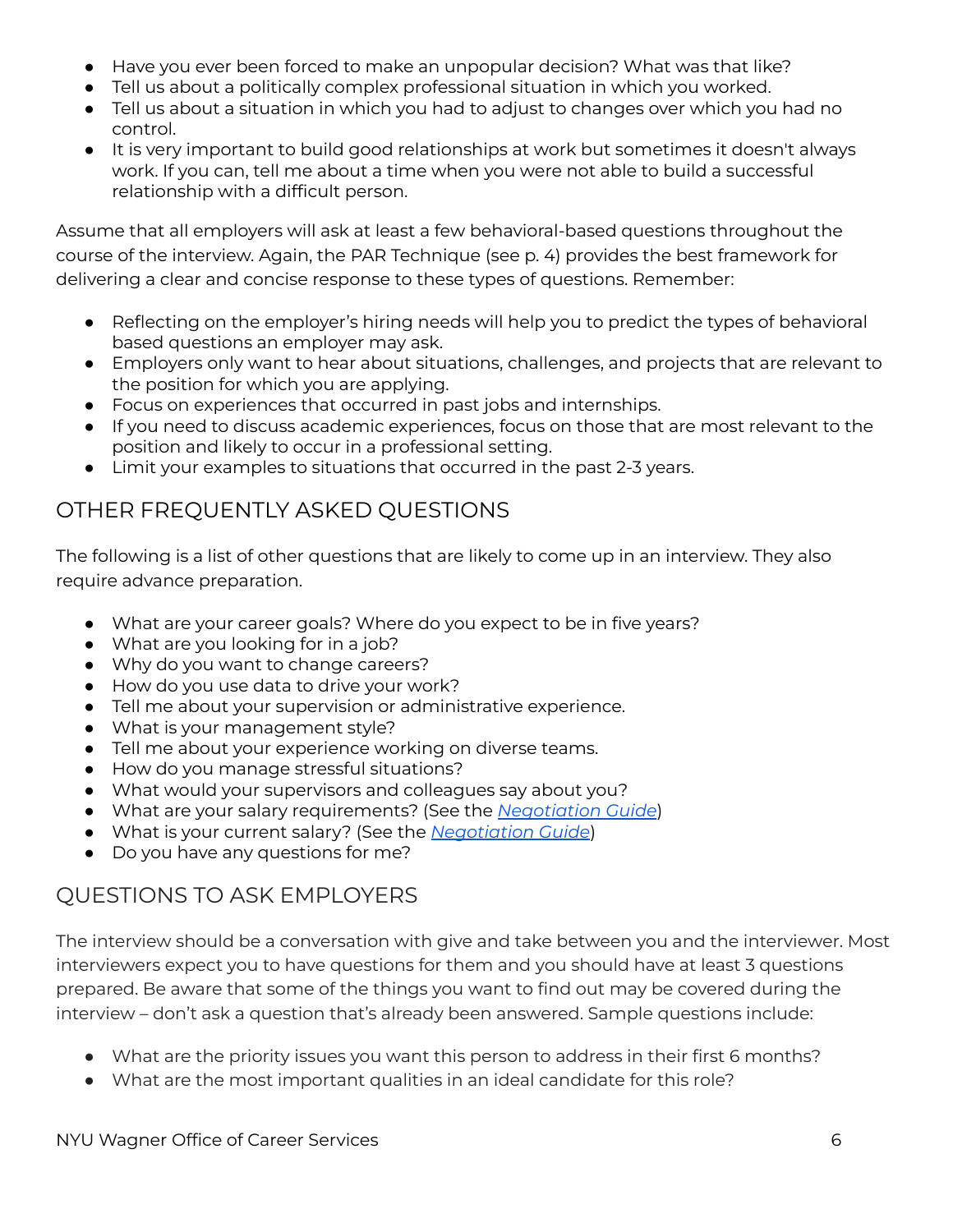- How would my performance be measured here?
- What are the opportunities for growth in this position?
- How long have you been here? What keeps you here?
- How would you characterize the culture of the organization?
- What is your organization's approach to Diversity, Equity, Inclusion and Belonging (DEIB)?
- Where are you in the hiring process and what are your next steps?

Do not ask about benefits, salary, or vacation time until they have made you an offer.

### CRAFTING YOUR ONE-MINUTE PITCH

Imagine that you only have one minute to speak with an employer. What can you say that would make them want to hire you? This information should come across in the brief introduction—a one-minute pitch—that will help you set a positive tone in every interview.

1. Begin crafting your one minute pitch by reflecting on the employer's hiring needs and your self-assessment. Ask yourself:

- What does this employer want in an employee?
- What are the most relevant and important qualities that I bring to the table? How do they benefit the employer?
- What relevant qualities can I offer the employer that other candidates cannot?

2. Identify one or two key points (in response to these questions) that you want the employer to know. These might include:

- A brief overview of your relevant professional and educational background.
- How you became interested in this field and organization.
- How the position fits into your short term and long term career goals.

3. Incorporate this information into a brief introduction that answers the question "Tell me about yourself."

See the example below of a one-minute pitch for an interview with a transportation planning organization:

Interviewer: "Why don't you start by telling me a little bit about yourself?"

**Sample Response 1:** "Certainly. In May, I will be graduating from NYU Wagner with a Master of Urban Planning degree, focusing on transportation. In addition to my studies, I've spent the past year interning with the New York Metropolitan Transportation Council where I was able to hone my skills in travel forecasting and regional transportation planning. I also had the opportunity to work in partnership with industry leaders (including your organization) that are developing innovative and environmentally friendly transportation systems. I am extremely passionate about the work that you are doing and I really appreciate you giving me the opportunity to come in for an interview."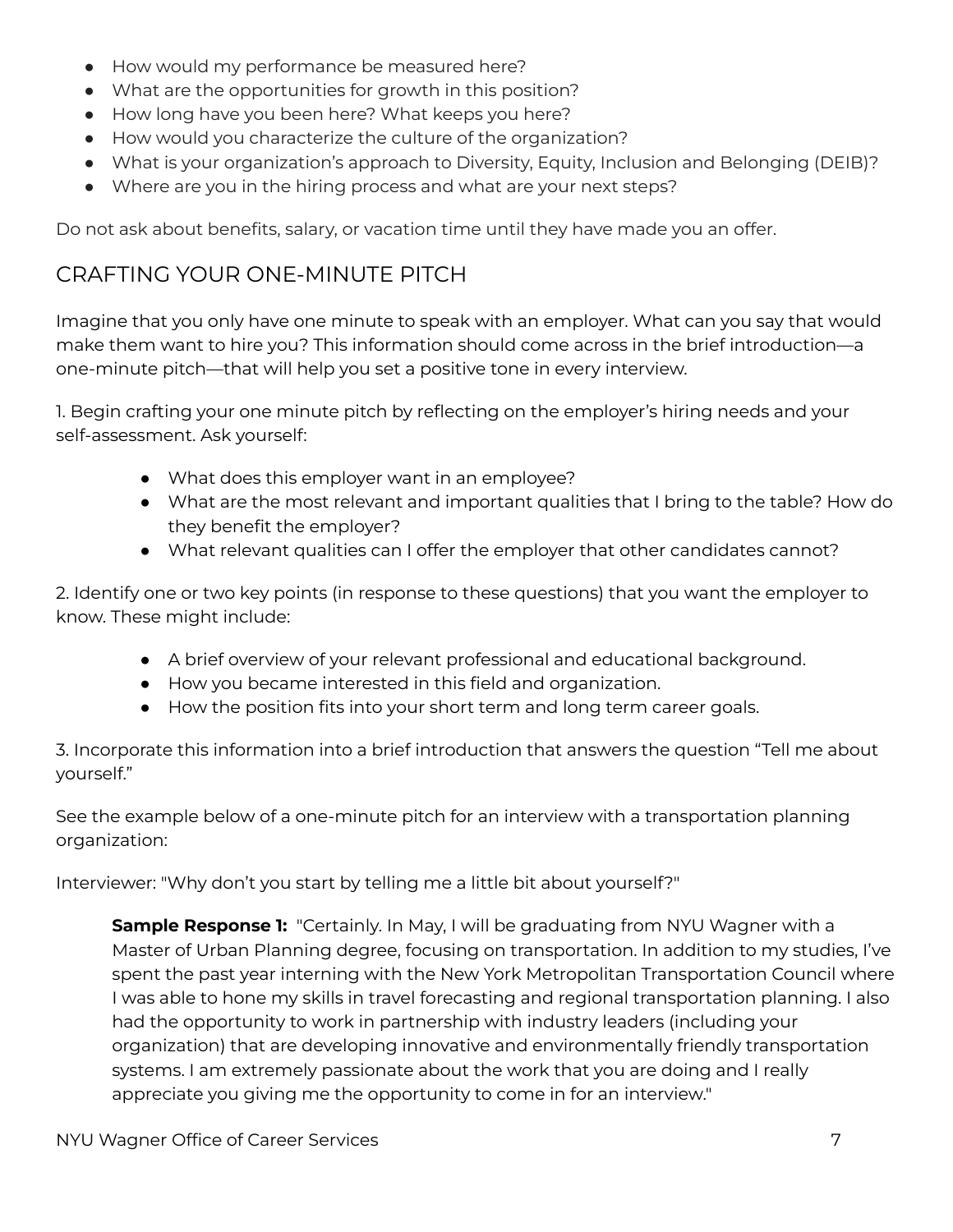**Sample Response 2:** "I'm passionate about promoting civic engagement, especially in underserved communities, and I've spent the past year and a half studying at NYU Wagner. I'm in my final year of the MPA program now and will be graduating in December. My courses in strategic management and program evaluation have taught me how to effectively expand and measure the impact of nonprofit programs. I'm also currently working on a capstone project in partnership with Common Cause NY and Community Votes, where my team is working to improve the reach and effectiveness of voter engagement efforts. Your organization aligns closely with my academic background and professional interests, and I'm really excited about the possibility of leveraging my experience to contribute to your work."

#### ADDITIONAL TIPS FOR YOUR ONE-MINUTE PITCH

**Do not tell your entire life's story**. Instead, focus on information that is relevant to the employer. This means that you have to know your audience. For each topic you discuss, ask yourself, "What's in it for them?"

**Be mindful of your tone.** Your one-minute pitch should feel like a natural—albeit succinct conversation. Do not recite a rehearsed list of your professional experiences for 60 consecutive seconds. Instead, use your pitch as a conversational framework to help ensure that you are briefly touching on key points about your relevant knowledge, experience, and professional interests.

**Be direct.** The employer should not have to extrapolate, infer, or interpret any information from your pitch. If you want them to know that you are passionate about improving treatment quality for medically under-served children in New York City, say, "I am passionate about improving treatment quality for medically under-served children in New York City."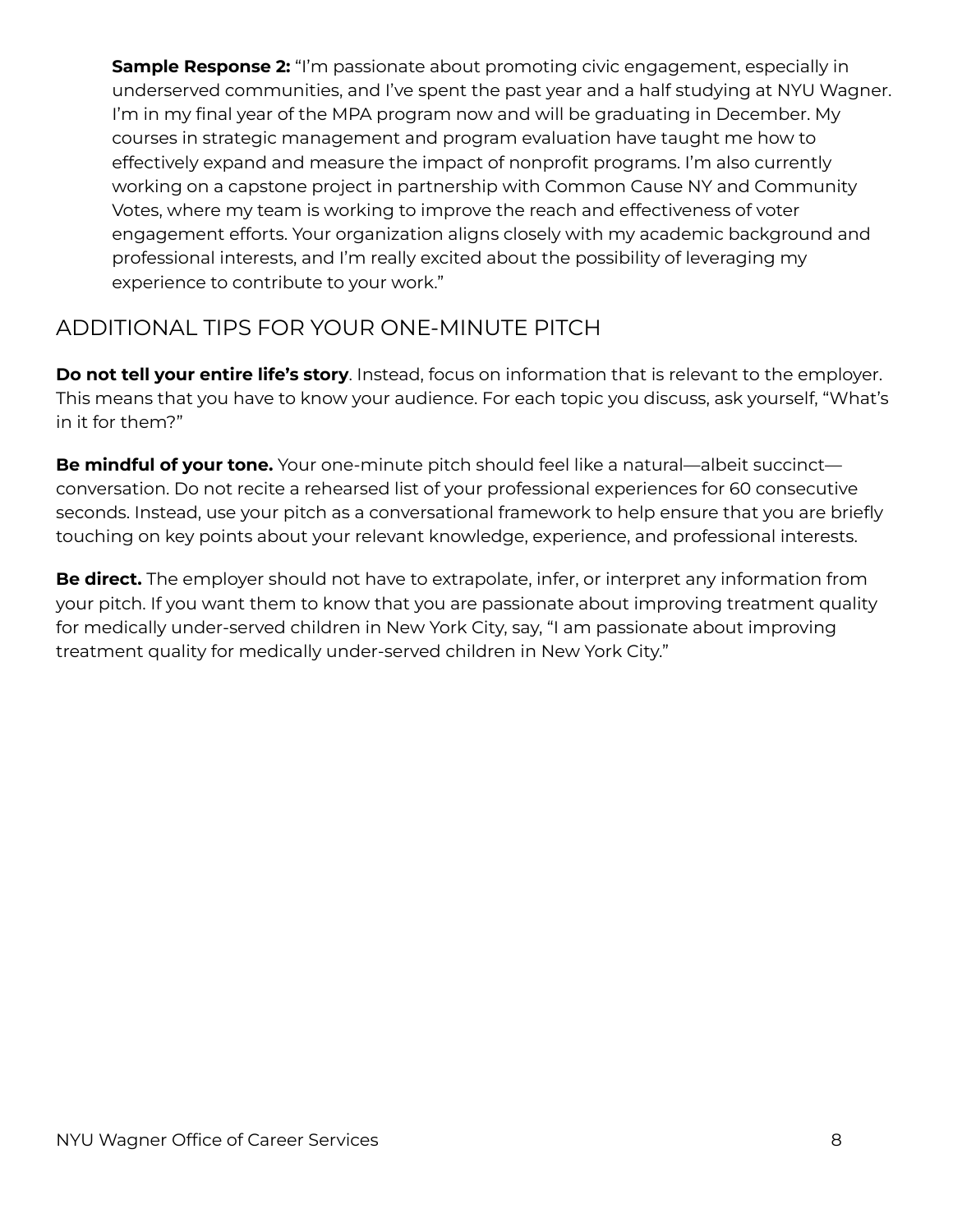## **ADDITIONAL RESOURCES**

As you prepare for your interviews, you have access to a wide range of resources across NYU.

The **NYU Wagner Office of Career Services** (OCS) provides direct support to students and alumni of Wagner via:

- Career [Advisement:](https://wagner.nyu.edu/portal/students/careers/advisement) Schedule a 30-minute appointment with a Career Services advisor via the Career Directory. Career advisors can review your resume and cover letter with you and discuss ways to best highlight your unique skills and experiences
- Wagner Career [Directory:](https://wagner.nyu.edu/portal/students/careers/jobs) Wagner's online job database Use it to search and apply for jobs, internships, and fellowships, and to RSVP for career events.
- Career [Guides](https://wagner.nyu.edu/portal/students/careers/resources/guides): Comprehensive quides for all areas of career development, including resumes, networking, interviewing, salary negotiation, and more!
- Professional [Development](https://wagner.nyu.edu/portal/students/careers/resources/nplinks) Resources: A collection of job boards, professional associations, and other helpful industry resources to assist in your career exploration. Learning more about your chosen field will help you tailor your resume for specific opportunities.

Additionally, all NYU students and alumni can access these **campus-wide resources**:

- NYU Wasserman Center for Career [Development](https://www.nyu.edu/students/student-information-and-resources/career-development-and-jobs.html): NYU's central campus career office provides advising, professional resources, and events available to all NYU students and alumni.
- NYU [Handshake:](https://nyu.joinhandshake.com/login) Handshake is the NYU Wasserman Center's online job and event database. Use it to search and apply for jobs, internships, and fellowships, and to RSVP for career events.
- [Firsthand](https://nyu.firsthand.co/) Guides: Rankings, ratings, reviews, and background information on over 120 industries, over 5,000 employers, and over 840 professions.
- Big [Interview:](https://nyu.biginterview.com/) Interactive tool providing video interviewing lessons and skills practice, as well as coaching to improve technical elements including eye contact, filler words, pace, tone, and more.
- [CaseCoach:](https://nyu.joinhandshake.com/articles/21528) Comprehensive guide to case interviews, including video lectures, sample recorded interviews and feedback, rubrics, and practice cases and tasks.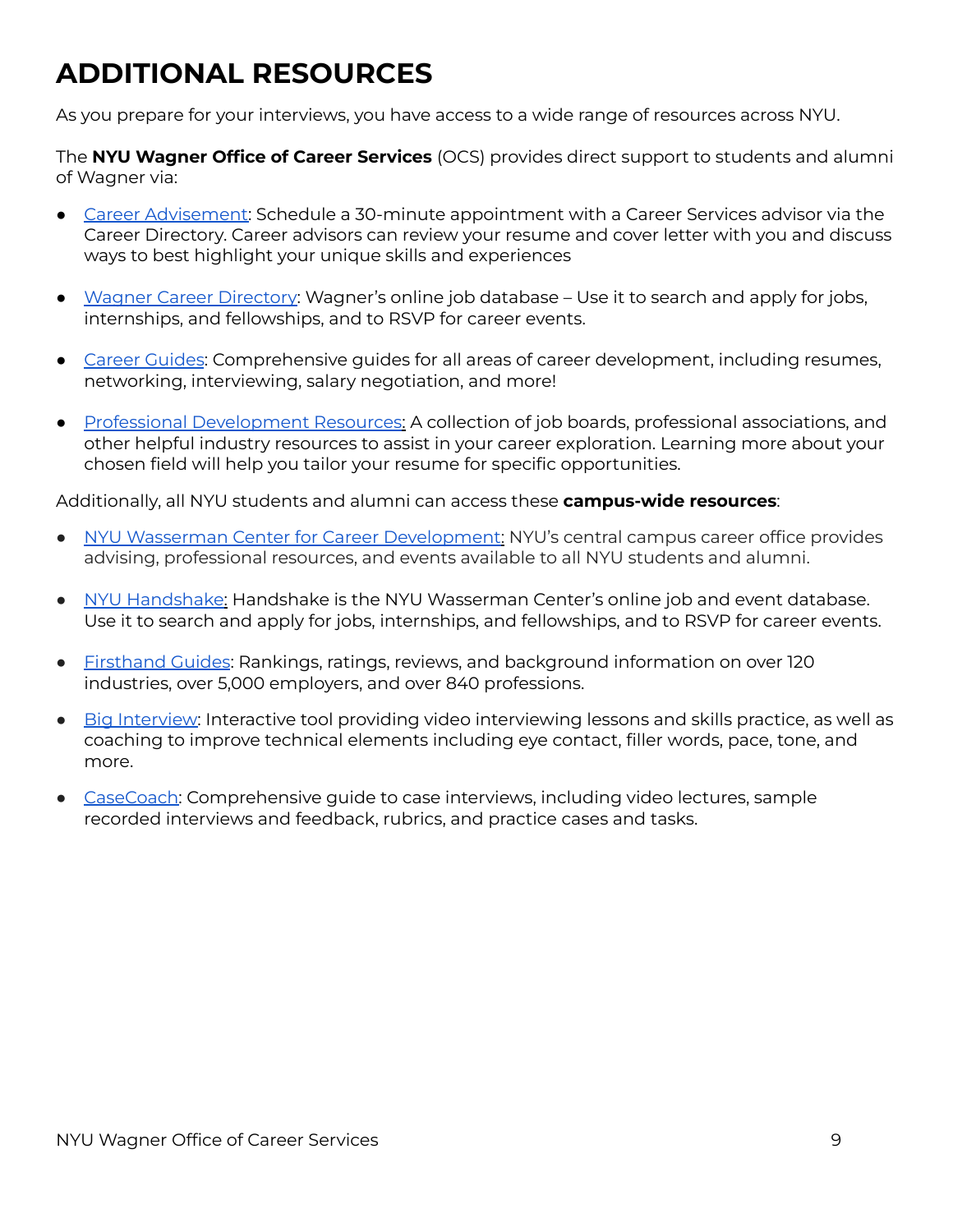### **CHECKLIST: IDENTIFYING THE EMPLOYER'S HIRING NEEDS**

Every employer has a unique set of hiring needs that determines what they look for in an employee. Begin preparing for each interview by completing this checklist to develop a thorough understanding of this very specific prospective employer's needs. This will help you to effectively market your relevant skills and experiences in the interview.

Identify the employer's hiring needs by researching these elements:

**THE EMPLOYER'S FIELD OF PRACTICE**— the issue areas, target populations, and/or sectors in which the organization operates (e.g. healthcare, housing, local government, or economic development).

Information about the employer's field of practice can be found on the organization's website and in published research, media coverage, and marketing materials. Through your research, identify:

 $\Box$  The way the organization describes its mission, vision, and work:

 $\Box$  How the organization differentiates itself from others in the field:

 $\Box$  The organization's peers and industry partners:

 $\Box$  How the department to which you are applying fits into the organization:

 $\Box$  How the organization is impacted by recent legislation:

 $\Box$  The organization's funders and accreditation or regulatory bodies: